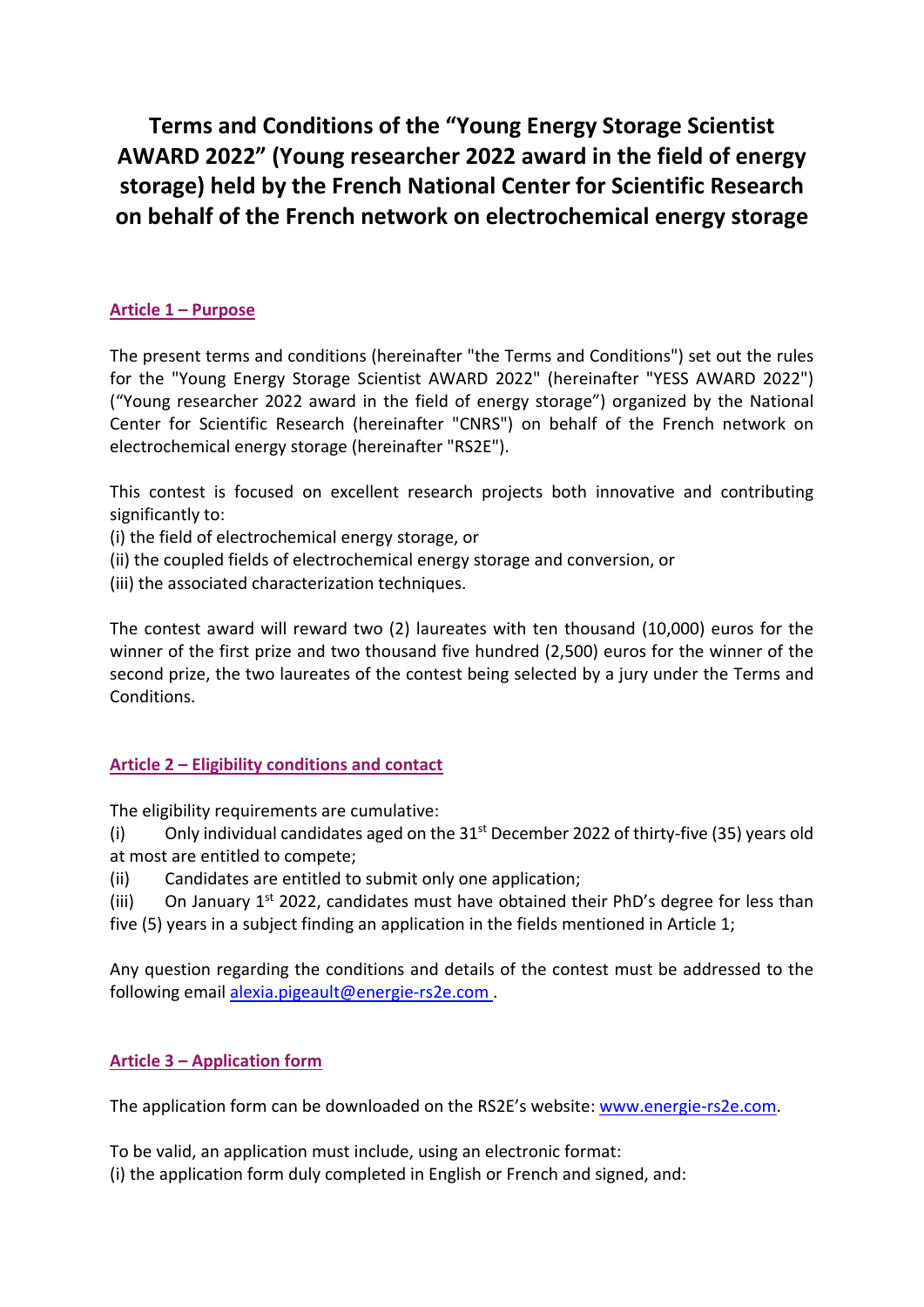(ii) the supporting documents required in the application form.

A letter of recommendation (not mandatory) may also be signed and sent by the candidate's referent (or its assistant office) within the delay set out in Article 4.1, at [alexia.pigeault@energie-rs2e.com.](mailto:alexia.pigeault@energie-rs2e.com)

The completed application form shall be submitted within the delay set out in Article 4.1, at the following electronic address: [alexia.pigeault@energie-rs2e.com.](mailto:alexia.pigeault@energie-rs2e.com)

### **Article 4 - Course of the contest**

CNRS reserves the right to extend or change the dates of the various phases of the competition at any given time.

The contest is organized in three distinct phases.

#### **4.1 Call for applications**

Applications forms are submitted from April 15, 2022 to August 31, 2022 included.

#### **4.2 Deliberation**

The jury, defined in article 5, reviews the application forms and deliberates under the conditions set out in the present Terms and Conditions.

#### **4.3 Notification of the laureates and award ceremony**

The notification of the the first and second laureates will be done by email to the address mentioned in their application form. The public announcement of the result of the deliberations will be carried out on the RS2E's website [www.energie-rs2e.com.](http://www.energie-rs2e.com/)

The first prize will be officially handed over by the Director of the Institute of Chemistry of CNRS (or his representative) and a representative of RS2E between October 18 - October 21, 2022 during the "Batteries 2022" congress in Lyon. An access badge to the "Batteries 2022" congress will be provided to the laureate by the organizing committee. The travel and accommodation expenses will be refunded to him by CNRS upon presentation of receipts and according to the CNRS' refunding policy.

The presentation of the first prize to the laureate is subjected to the mandatory attendance of the latter to the award ceremony detailed in the present article. In case of *force majeure* an alternative could be proposed by the president of the jury.

The second prize will be awarded through a registered letter with acknowledgment of receipt at the address indicated by the candidate in its application form.

#### **Article 5 – Jury**

Applications are reviewed by a jury of 6 members consisting of: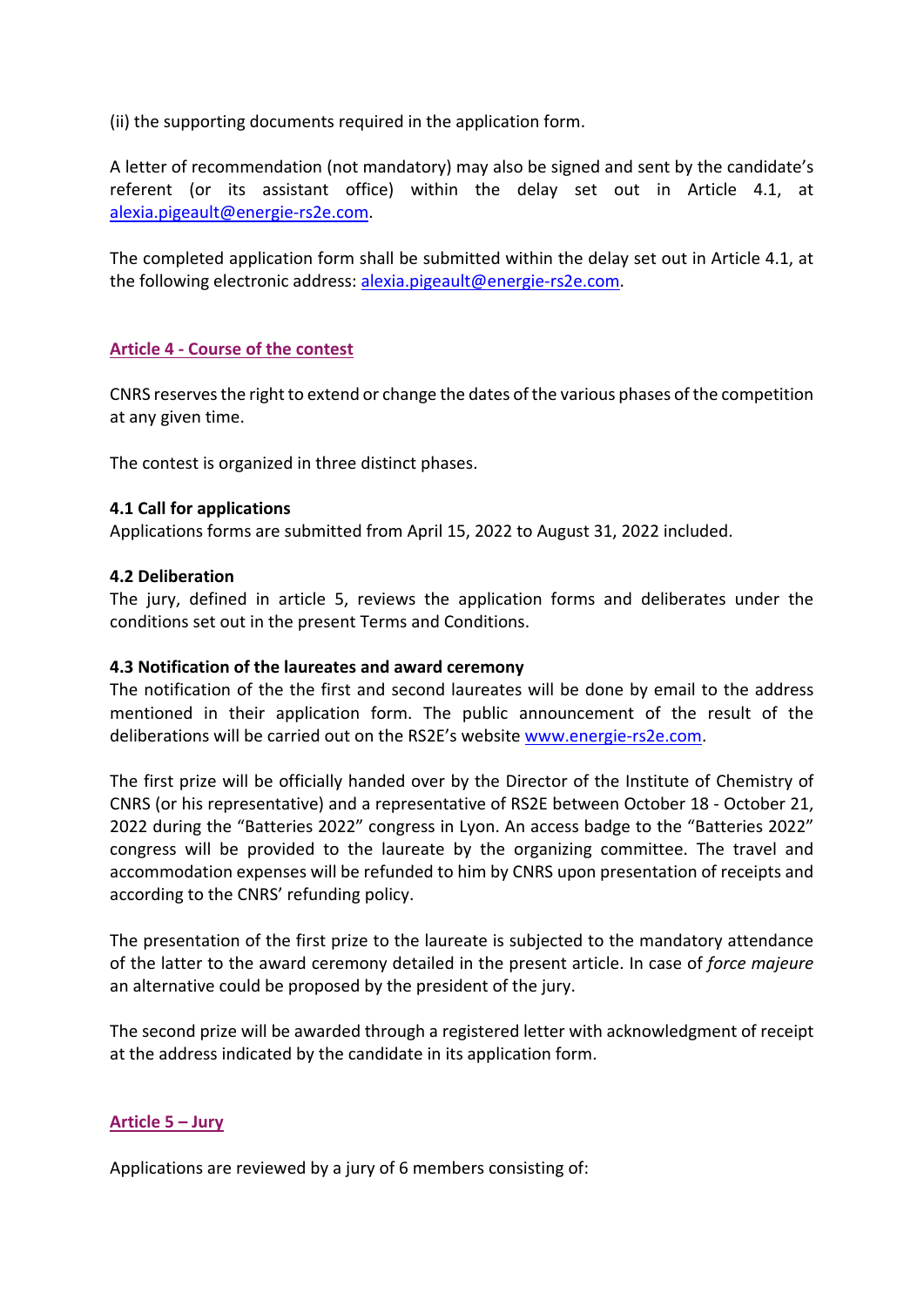- the Director of RS2E;
- a representative of RS2E's Fundamental Research Center;
- a representative of RS2E's Technical Research and Integration Center;
- a representative of RS2E's Industrial Partners;
- a representative of the CNRS' Institute of Chemistry; and

an international scientific expert specialized in one of the subjects finding an application in the fields mentioned in article 1.

In case of unavailability or absence of one or more members of the jury, CNRS reserves the right to modify its composition or to invite a new member.

The Director of RS2E who is appointed Chairman of the jury, organizes the debates. The selection of the laureates is solely made using the application form through a vote of the members of the jury.

Each member of the jury has one vote. In case of a tie, the Chairman of the jury's vote is decisive.

The jury's deliberations are secret and irrevocable.

#### **Article 6 - Selection criteria of the laureates**

The selection criteria of the laureates are based on:

i) the innovative nature of the proposed project, whatever the project has already been initiated or not,

- ii) the relevance of the proposed methodology to come to its implementation; and
- iii) the candidate's resume.

#### **Article 7 - Exclusion conditions**

The jury will exclude any application that does not meet the eligibility criteria set out in article 2. In addition, any incomplete application forms or application forms submitted after the closing date of the call for applications set out in article 4.1 will be rejected.

#### **Article 8 – Award**

The award handed off in its entirety to the first laureate amounts to ten thousand (10,000) euros.

The award handed off in its entirety to the second laureate amounts to two thousand five hundred (2,500) euros.

The use of the award by the laureates is not subject to any condition.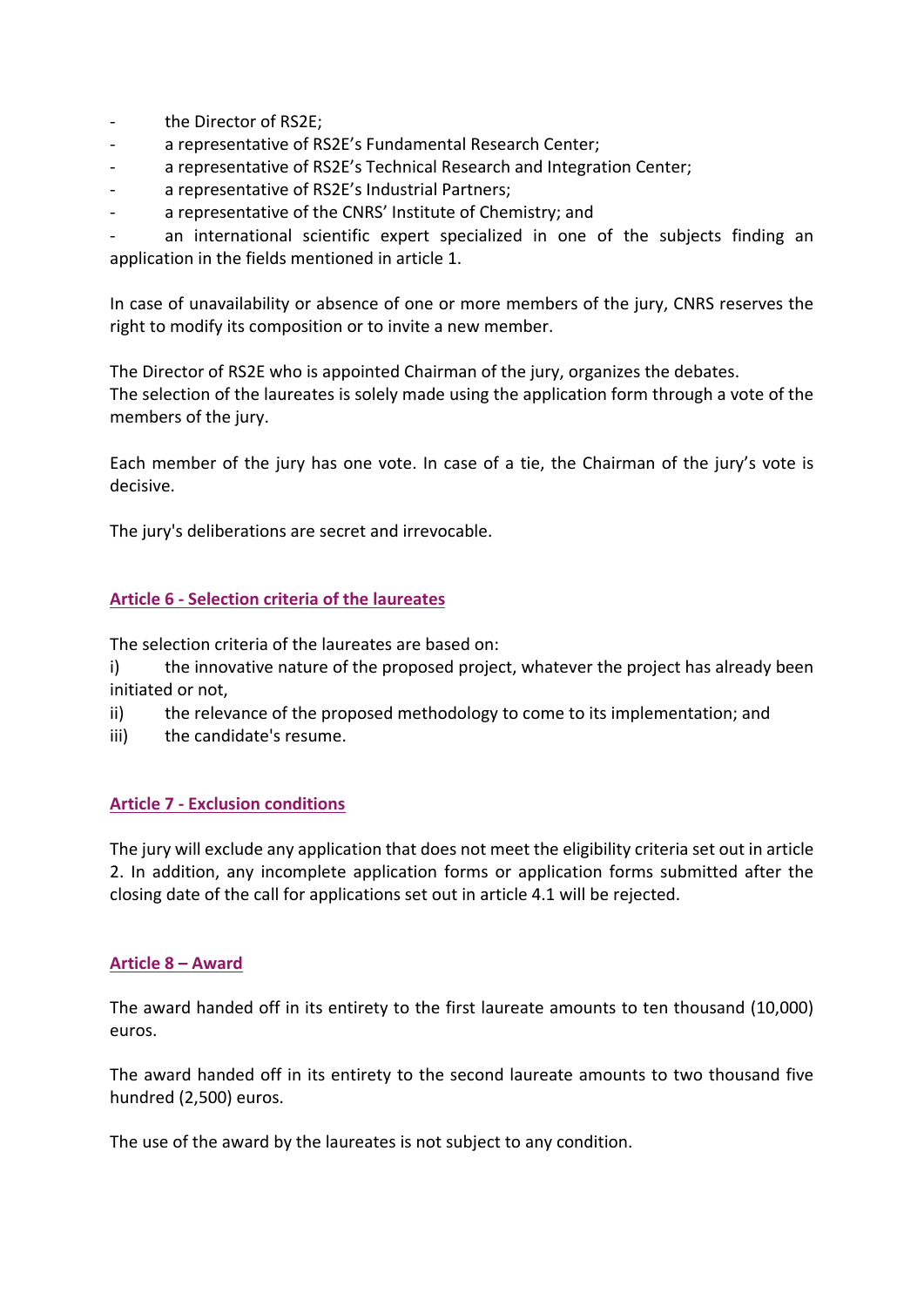The award ceremony will take place in the conditions mentioned in article 4.3.

### **Article 9 – Statement of candidates**

By submitting the application form, candidates confirm that they took notice of the Terms and Conditions and accept all of its conditions.

### **Article 10 - Intellectual property, rights of use**

#### **10.1 Confidentiality, intellectual property rights and rights of use**

The candidates declare that:

i) they have obtained and developed the research project detailed in the application form; and that

ii) they are entitled to publish said research project in the sense of intellectual property rights.

The application forms submitted by the candidates remain the property of the latter. The members of the jury and the people having access to the submitted forms commit not to claim any intellectual property rights on the information transmitted by any candidate and included in the application form.

The members of the jury and people having access to the application forms commit to treat as confidential the information contained in the submitted forms and are not entitled to disclose them without the prior written consent of the latter except in the purposes of publication and announcement of the laureates set out in article 10.2.

To this end, candidates shall ensure that their application does not infringe prior confidentiality agreements they could be bound to and guarantee the sincerity of the information presented in their project.

#### **10.2 Publicity of the contest and results**

Notwithstanding the foregoing, candidates grant CNRS a non-exclusive license to use the nonconfidential information submitted only for publication and advertisements purposes of the contest: title of the project, summary of the project, name(s) and affiliation(s) of the laureates.

The laureate of the first prize authorizes CNRS to take pictures during the award ceremony.

The laureates grant CNRS without limitation and on a royalty-free basis the right to use, including the right to store, copy and distribute printed or digital format photographs related to publications or announcement of the contest in media publications, online advertisements or in any other formats that CNRS will choose.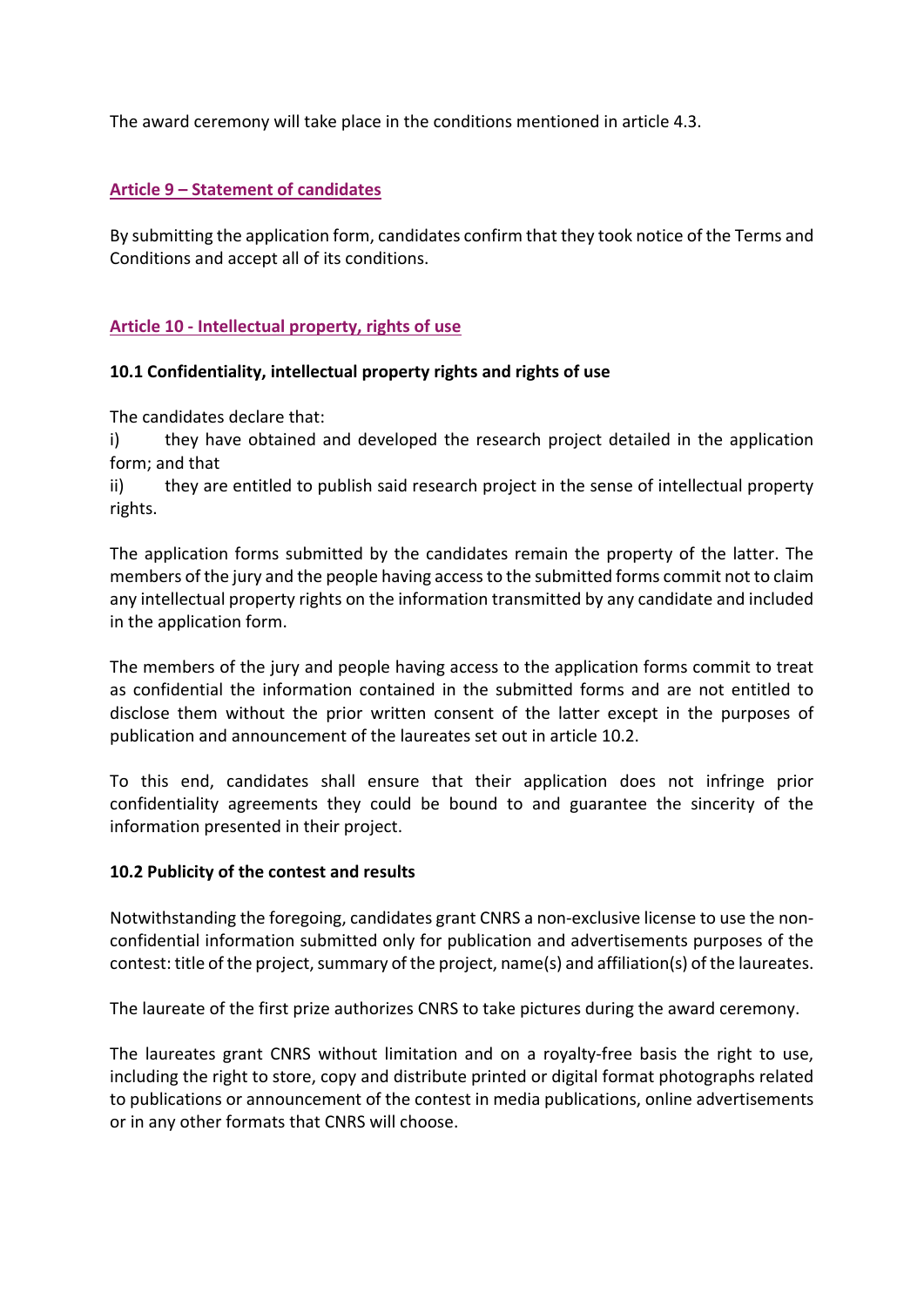This includes in particular the right to sublicense such rights to advertising agencies for the publication and announcement of the contest.

Candidates agree to the publication of the contest's results including in particular the publication in the proceedings of the "Batteries 2022" congress.

## **Article 11 – Information technology and civil liberties**

Personal data provided by the candidates will be processed in order to be made available to the French network on electrochemical energy storage (RS2E), FR3459 and to the CNRS Data Protection Officer ("Délégué à la protection des données"), [dpd.demandes@cnrs.fr.](mailto:dpd.demandes@cnrs.fr)

Personal data are collected and processed to select the laureates of the contest and to keep the candidates informed.

The legal basis for the processing is for the purposes of the legitimate interests pursued by the controller or by a third party.

No data transfers outside the European Union are carried out.

The personal data will be kept for a period of three (3) years. Once the period is expired, the personal data will be saved and archived according to the current applicable laws.

The candidates have the following rights for the use of their personal data:

- The right of opposition: you may at any time object to the processing of your data and have the right to withdraw your consent

- The right of access and to rectification of your data
- The right to erasure
- The right to restricted use when your data are no longer necessary or useful
- The right to portability: communicate your data to the person of your choice.

The candidates can exercise these rights by sending notification at [alexia.pigeault@energie](mailto:alexia.pigeault@energie-rs2e.com)[rs2e.com](mailto:alexia.pigeault@energie-rs2e.com) or by post to Service Communication, RS2E-LRCS, 15 rue Baudelocque, 80039 Amiens Cedex 1. Candidates can also contact the Data Protection Officer at the following address DPD – 2 rue Jean Zay – 54519 – Vandoeuvre lès Nancy Cedex [- dpd.demandes@cnrs.fr.](mailto:dpd.demandes@cnrs.fr)

If candidates believe that their rights in the field of Information Technology and Liberties are still not respected, they have the possibility to file a complaint with the CNIL online or by post.

### **Article 12 – Language**

The Terms and Conditions are drafted in two languages: French and English. In case of misinterpretation arising out from these two versions, the French version shall prevail.

**Article 13 – Law and Jurisdiction**